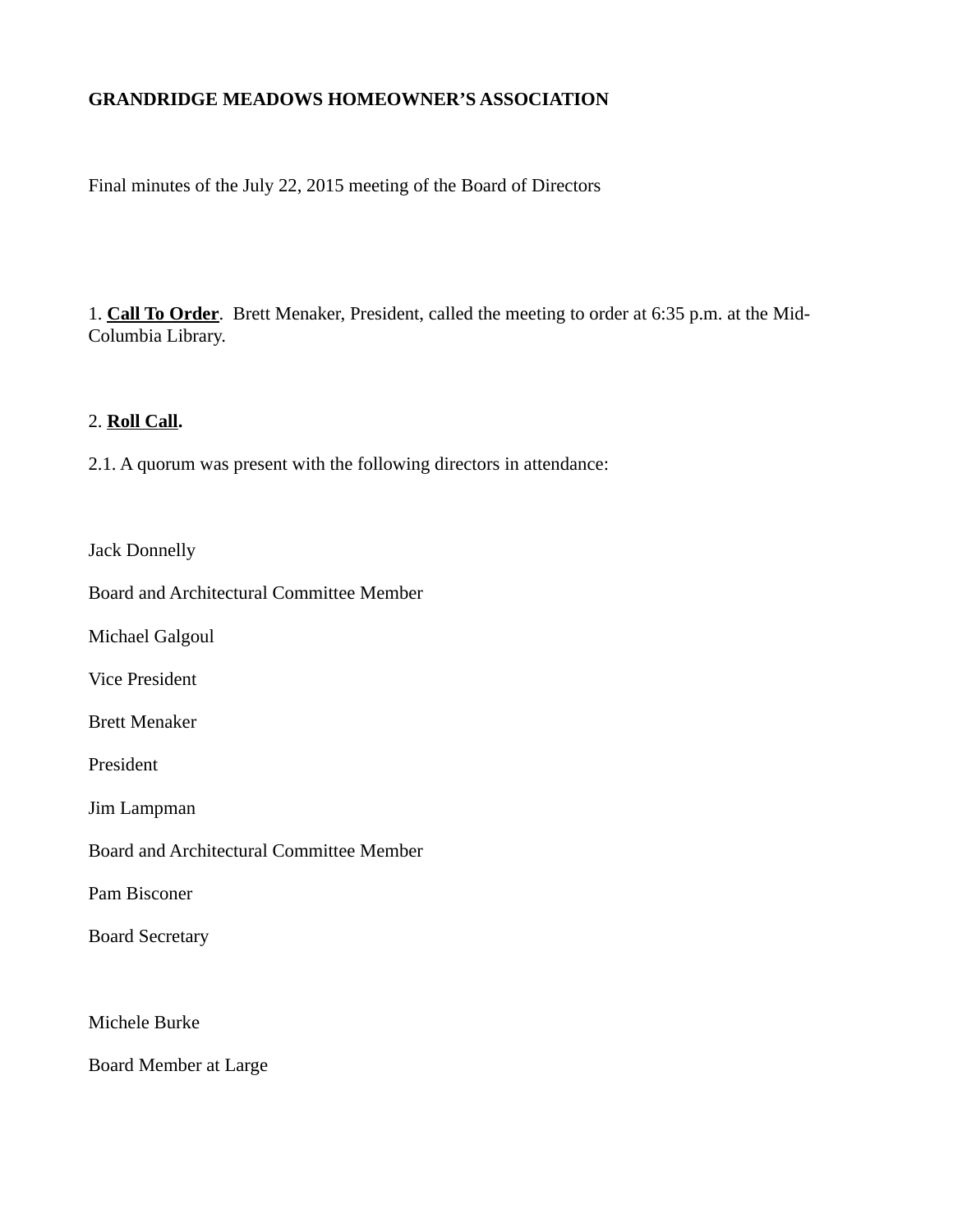2.2. The following Board Members had an excused absence: Jack Briggs.

## 3. **Secretary Report.**

3.1 Approval of June Minutes. Pam asked for a motion to approve the minutes from the June 2015 meeting. Michael moved and Jim Lampman seconded and the motion passed unanimously.

## 4. **Financial Report.**

4.1 Financial Report – June 30, 2015. Michael stated that the HOA had \$35,713 in checking as of June 30th. We received \$825 in HOA dues, and expenses totaled \$1,119.44. Major expenses are landscaping and postage for mailing information to homeowners. Michael said we have received \$19,524 YTD in dues and we have spent \$13,884. Jack Donnelly mentioned that the HOA had decided to put \$25,000 in a reserve account and that we will need to set up a savings account for this and it will help distinguish between operating and reserve monies. Michael Galgoul moved that we accept the proposed changes for the reserve account as stated by Jack Donnelly. Brett Menaker seconded and the motion passed unanimously.

4.1.2 Bid for Administrative and Bookkeeping Services from EverStar. Jack Donnelly stated that we currently have a bookkeeper performing our accounting functions and that we are looking for an organization to perform both administrative and bookkeeping tasks. EverStar has proposed doing this for \$250 per month plus expenses. Jack Donnelly stated that they are reputable and are recommended by our current bookkeeper. Jack Donnelly reported that the recommendation made by the Finance Committee is that we establish and approve a contract with EverStar. He said it will be a one-year contract and that we need to give 90 days' notice of cancellation. Pam Bisconer asked if reference checks had been completed and Michael indicated he had contacted two references and both were pleased with EverStar's performance. Jack Donnelly moved that we adopt a contract with EverStar. Jim Lampman seconded and the motion passed unanimously.

# 5. **Architectural Control Committee Report.**

5.1 Home owned by Freedom Mortgage. Jim Lampman stated that the home owned by Freedom Mortgage is located at 8818 W. Bruneau Ave and it is in foreclosure. Jim stated that we have been tracking down the title holder and that Jack Briggs has been in contact with Freedom Mortgage. Jim said that the city of Kennewick has inspected the home and will put a \$500 lien on them if they don't respond within 10 days. The City will prepare the lien and it does not preclude our ACC from putting more fines and liens on Freedom Mortgage. Discussion ensued about why it had taken so long to get to this point with the home and that a procedure needs to be put in place to address foreclosed properties in the future. Pam Bisconer will refer this issue to Jack Briggs for follow-up.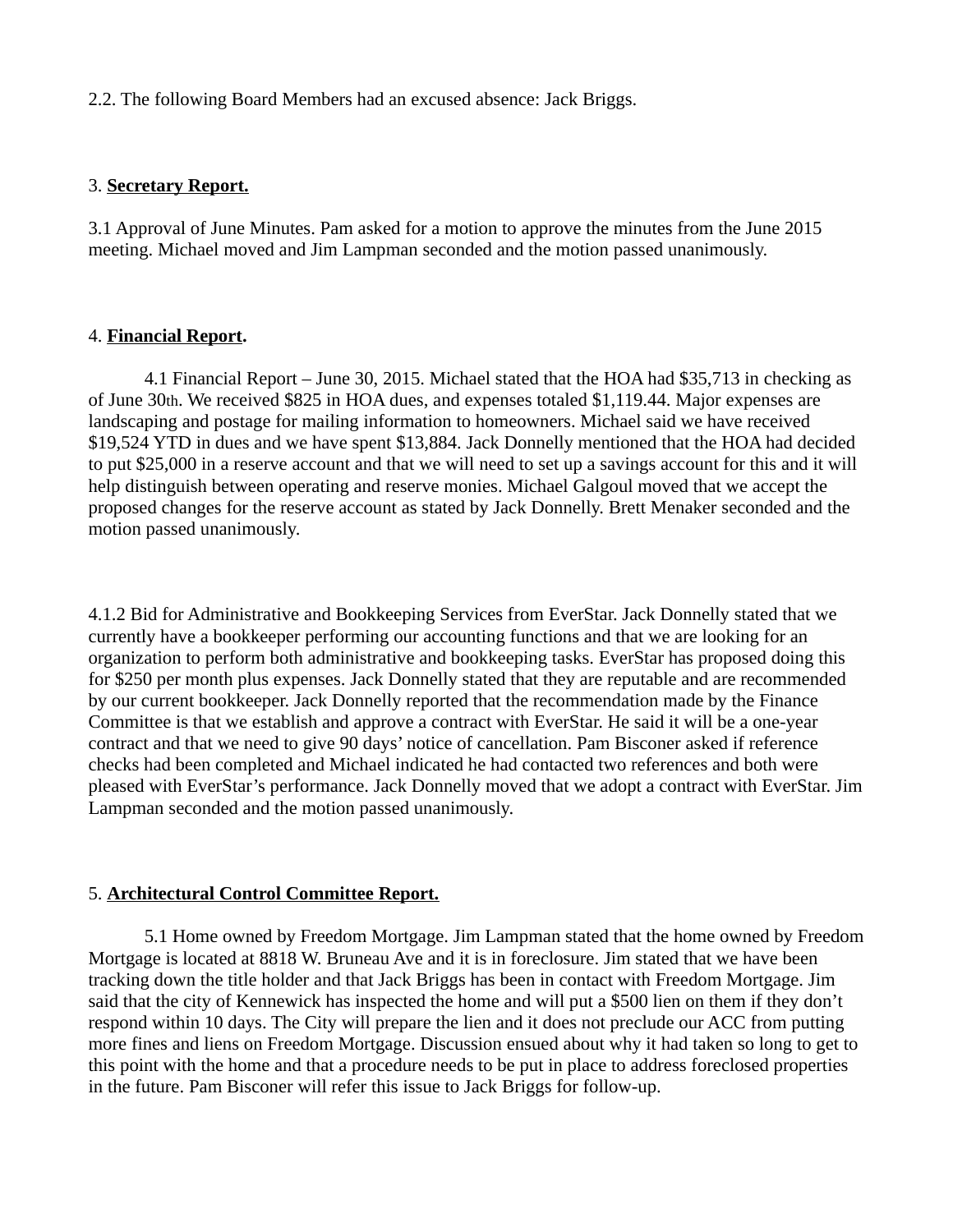A homeowner discussed his concerns about the Bush Car Wash and coffee shop and how that was going to affect his property. Jim Lampman stated that one of the homeowner's from the six houses most directly impacted was going to talk with the other five homeowners regarding color of the wall and whether they wanted a wall to replace their existing fence.

5.2 Results of re-checking homes with violations. Jim Lampman stated that approximately 12 letters had been sent out for the area he is responsible for and about 85% of homeowners are in compliance. He stated that two of the houses that are not in compliance have liens filed and he is getting ready to go through the lien process with another home. Jack Donnelly said that about a total of 25 letters were sent out by the ACC.

#### 6. **Old Business.**

6.1 None

## 7. **New Business**

7.1 Jim mentioned that the bushes on Montana Street are getting large and that Desert Green wanted to wait to prune them until the weather cooled down a little so as not to damage them.

7.2 Jack Donnelly stated that our present practice has been to not file a lien against a property until a homeowner has \$1,000 in fines. The Finance Committee discussed this and thinks that it is appropriate to file a lien if: a) full payment of HOA dues has not been received for any 2-year consecutive term, including late fees, or b) if the combination of HOA dues plus any unpaid fines, including late fees and interest penalty is equal to or greater than \$500. Pam Bisconer asked how much we had outstanding in homeowner's dues and the amount is approximately \$12,000 with 35 homeowners past due. Jack said that if we adopt this process, seven more liens will be established. Jim Lampman suggested that we add a note on the bill that homeowners can contact the HOA if they need assistance with timing of the payment. Jim Lampman moved that we adopt these criteria and Michael seconded and the motion passed unanimously. It was suggested that we send a notice to all homeowners about the change in the lien process and amount and announce that EverStar is taking over some of the administrative and bookkeeping functions.

8. **Open Forum.** A Homeowner had a concern about the 48 hour timeline for moving his RV behind his fence and was asked to contact the ACC.